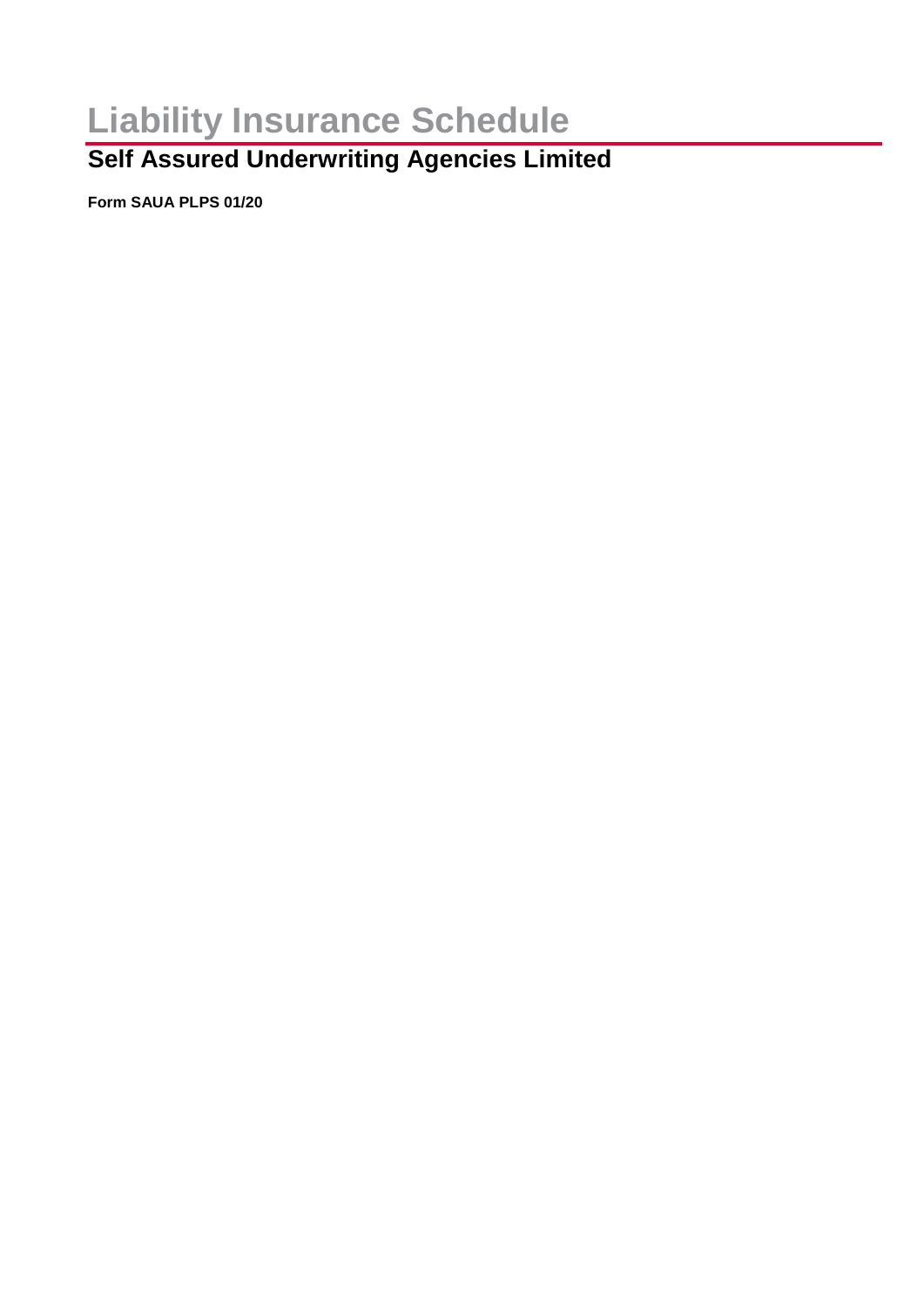

# **Schedule**

| 1.1 | <b>Policy Number:</b>       | SALSALIA/J217774/0332/21                                                                                                                                                                                                                                                                                                                                                                                                                                                                                                                                 |                                                                             |                                                                                                  |  |
|-----|-----------------------------|----------------------------------------------------------------------------------------------------------------------------------------------------------------------------------------------------------------------------------------------------------------------------------------------------------------------------------------------------------------------------------------------------------------------------------------------------------------------------------------------------------------------------------------------------------|-----------------------------------------------------------------------------|--------------------------------------------------------------------------------------------------|--|
| 1.2 | <b>Wording:</b>             | Liability Insurance Policy (SAUA Leisure PLPW0120)                                                                                                                                                                                                                                                                                                                                                                                                                                                                                                       |                                                                             |                                                                                                  |  |
| 1.3 | Insured:                    | Urban Outdoors Adventures in Nature Ltd                                                                                                                                                                                                                                                                                                                                                                                                                                                                                                                  |                                                                             |                                                                                                  |  |
| 1.4 | <b>Insured Address:</b>     | 60d Bartholemew Road, London, NW5 2AJ                                                                                                                                                                                                                                                                                                                                                                                                                                                                                                                    |                                                                             |                                                                                                  |  |
| 1.5 | <b>Period of Insurance:</b> | From: 19 September 2021<br>To: 18 September 2022                                                                                                                                                                                                                                                                                                                                                                                                                                                                                                         |                                                                             |                                                                                                  |  |
|     |                             | Both dates inclusive Local Standard Time at the address stated above                                                                                                                                                                                                                                                                                                                                                                                                                                                                                     |                                                                             |                                                                                                  |  |
| 1.6 | <b>Business:</b>            | Forest school practitioner providing activities for children & adults of all ages.<br>General forest school work including shelter building, use of hand tools<br>(including knives), tree climbing to five (5) metres, use of swings rope swings<br>and play equipment, occasional lopping/coppicing, felling (diameters less<br>than 6"), foraging, low level charcoal making (twigs/tins/cans), green<br>woodworking, gardening sessions including tuition, pond/stream dipping, face<br>painting, birthday parties, camp fires, overnight camps etc. |                                                                             |                                                                                                  |  |
|     |                             |                                                                                                                                                                                                                                                                                                                                                                                                                                                                                                                                                          |                                                                             |                                                                                                  |  |
| 1.7 | <b>Limit of Liability:</b>  | <b>Employers</b><br>Liability:                                                                                                                                                                                                                                                                                                                                                                                                                                                                                                                           | defence costs and expenses                                                  | GBP 10,000,000 any one Occurrence, including                                                     |  |
|     |                             | <b>Public Liability:</b>                                                                                                                                                                                                                                                                                                                                                                                                                                                                                                                                 | GBP 5,000,000 any one Occurrence,<br>defence costs and expenses in addition |                                                                                                  |  |
|     |                             | <b>Products Liability:</b>                                                                                                                                                                                                                                                                                                                                                                                                                                                                                                                               |                                                                             | GBP 5,000,000 any one Occurrence and in the<br>aggregate, defence costs and expenses in addition |  |
| 1.8 | <b>Excess:</b>              | Property Damage GBP 250 each and every Occurrence                                                                                                                                                                                                                                                                                                                                                                                                                                                                                                        |                                                                             |                                                                                                  |  |
|     |                             |                                                                                                                                                                                                                                                                                                                                                                                                                                                                                                                                                          |                                                                             |                                                                                                  |  |
| 1.9 | Premium:                    | <b>Employers Liability</b><br>Adjustable on clerical Employees at:<br>Adjustable on all other Employees at:                                                                                                                                                                                                                                                                                                                                                                                                                                              |                                                                             | GBP 275.00                                                                                       |  |
|     |                             |                                                                                                                                                                                                                                                                                                                                                                                                                                                                                                                                                          |                                                                             | 0.5500%                                                                                          |  |
|     |                             |                                                                                                                                                                                                                                                                                                                                                                                                                                                                                                                                                          |                                                                             |                                                                                                  |  |
|     |                             | <b>Public/Products Liability</b><br>Adjustable on United Kingdom<br>turnover:                                                                                                                                                                                                                                                                                                                                                                                                                                                                            |                                                                             | GBP 275.00                                                                                       |  |
|     |                             |                                                                                                                                                                                                                                                                                                                                                                                                                                                                                                                                                          |                                                                             | 0.2500%                                                                                          |  |
|     |                             | <b>Insurance Premium Tax:</b>                                                                                                                                                                                                                                                                                                                                                                                                                                                                                                                            |                                                                             | GBP 66.00                                                                                        |  |
|     |                             | <b>Total Premium:</b>                                                                                                                                                                                                                                                                                                                                                                                                                                                                                                                                    |                                                                             | GBP 616.00                                                                                       |  |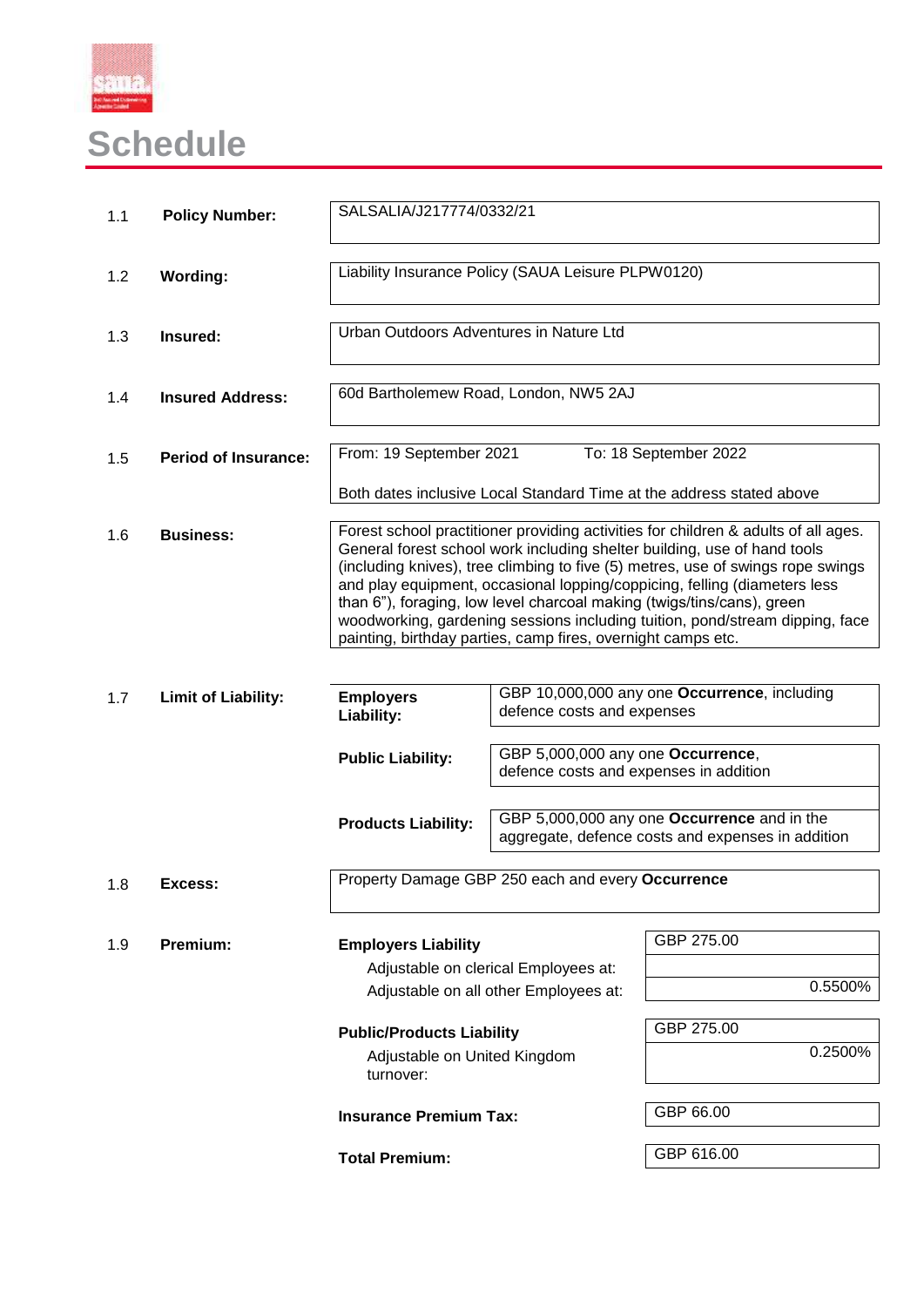

#### **1.10 Endorsements:**

#### **1. Excess**

**We** shall not indemnify **You** in respect of the first GBP 250 of all claims (including costs and expenses) arising from Damage to Property.

If any amount paid by **Us** includes the above amount **You** shall reimburse **Us.**

All other terms and conditions remain unaltered.

#### **2. Bona Fide Sub-Contractors Extension**

#### **SEL 079 12/15**

**We** will cover **You** under this policy against liability arising from work undertaken on **Your** behalf by independent contractors (not defined as **Employees**) provided that at the time of engaging such contractors **You** have obtained and retained a copy of the relevant insurance policy schedule or other proof thereof that such contractors have in force:

- (a) an approved Employers Liability insurance in accordance with any law relating to compulsory insurance of liability to **Employees**; and
- (b) Public and Products Liability insurance suitable for the nature of the work undertaken on **Your** behalf and with a Limit of Liability not less than that applying to this policy and containing a clause covering **You** as a principal.

All other terms and conditions remain unaltered.

### **3. Participant to Participant Extension**

#### **SEL 147 12/15**

This policy is extended to include liability, where requested by **You** as if individual cover had been issued to each individual participating in **Your Business**, subject to the following conditions:

- (a) this policy will not apply where there is a more specific insurance in force; and
- (b) nothing contained herein shall increase **Our** liability under the Limit of Liability stated in the Schedule.

All other terms and conditions remain unaltered.

### **4. Professional Liability Exclusion**

#### **SEL 119 12/15**

**We** will not cover **You** under this policy against liability arising from or connected with **Your** failure to fulfil **Your**  professional duties.

All other terms and conditions remain unaltered.

#### **5. Treatment Exclusion**

#### **SEL 056 12/15**

**We** will not cover **You** under Section 2 – Public Liability and Section 3 – Products Liability against liability arising from the provision of any medical or other bodily treatment (other than first aid and ambulance services).

All other terms and conditions remain unaltered.

#### **6. Tour Operators Liability Exclusion**

#### **SEL 060 12/15**

**We** will not cover **You** under Section 2 – Public Liability against liability arising from any package travel arrangement.

All other terms and conditions remain unaltered.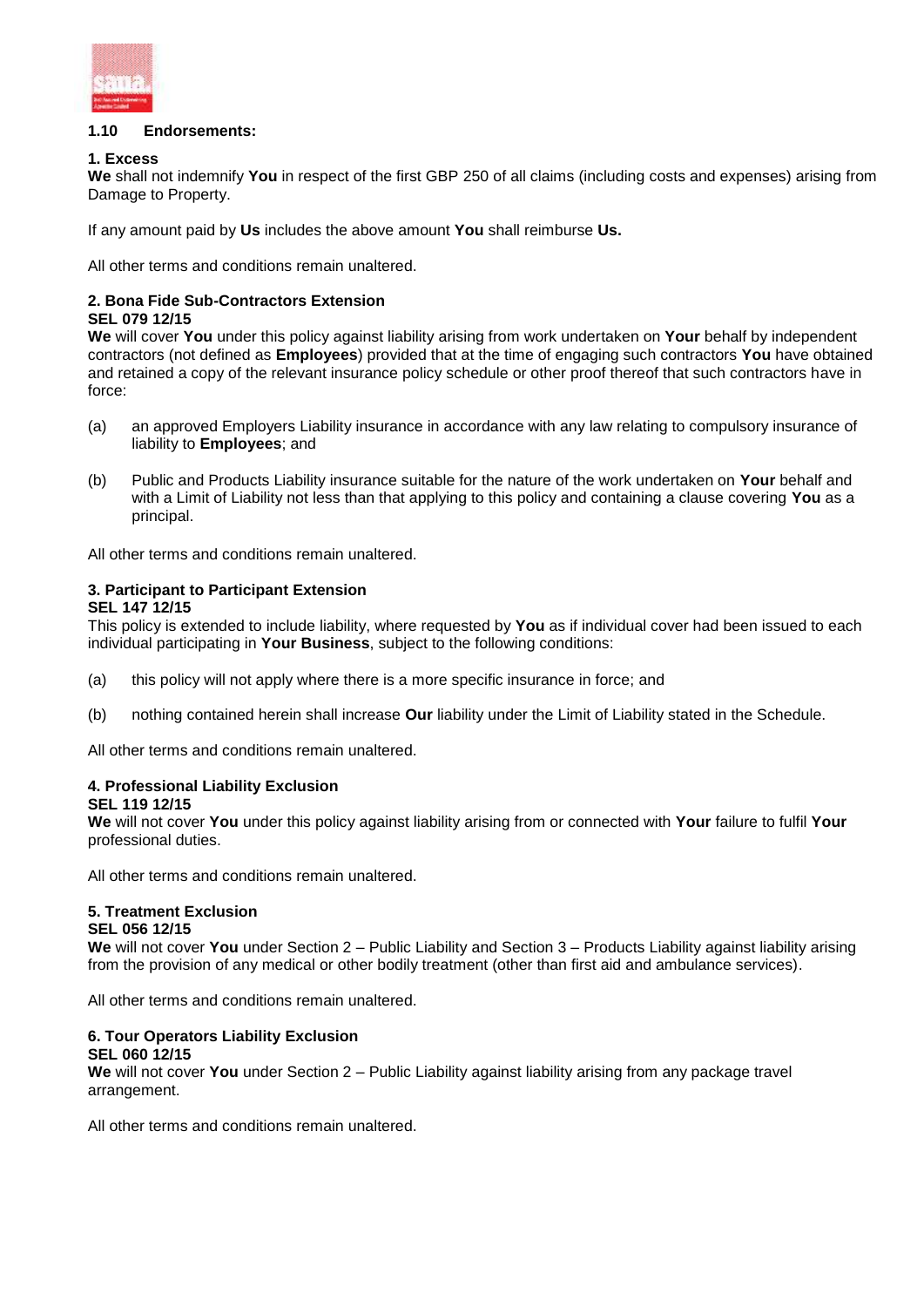

#### **7. Use of Rope Swing or Similar Play Equipment Condition SEL 171 12/15**

On each occasion prior to the commencement of the use of any rope swing or similar play equipment **You** must ensure that the following precautions are complied with:

- (a) the rope and attachment are tested for strength by pulling firmly;
- (b) the rope is checked from fraying or damage and if found to be frayed or damaged in any way immediately withdrawn from use and replaced as soon as practicably possible;
- (c) the tree is inspected to ensure that it is suitable to hold the rope swing or similar play equipment;
- (d) the full height from the end of the rope to its highest likely swing point is not to exceed two (2) metres from ground level;
- (e) the potential fall zone shall be suitable terrain or grass, bare earth or leaf litter typical of woodland floors and checked for any hazards including for example sharp objects and such hazards removed before the commencement of use.

**We** shall be entitled to refuse to pay any claim under this policy in its entirety if **You** do not comply with the provisions of this Condition.

All other terms and conditions remain unaltered.

#### **8. Pond and Stream Supervision Condition SEL 174 12/15**

**You** must ensure that at all times whilst participants are in the pond or stream they are under constant adult supervision with a ratio no greater than one (1) supervisor per ten (10) participants.

**We** shall be entitled to refuse to pay any claim under this policy in its entirety if **You** do not comply with the provisions of this Condition.

All other terms and conditions remain unaltered.

#### **9. Proprietary Brand Products Condition (Face Painting) SEL 049 12/15**

**You** must ensure that only proprietary brand products will be used in connection with **Your Business** and such products will be stored in accordance with the manufacturer's instructions.

**We** shall be entitled to refuse to pay any claim under this policy in its entirety if **You** do not comply with this Condition.

All other terms and conditions remain unaltered.

#### **10. Height Limit (Five (5) Metres) Exclusion SEL 018a 12/15**

**We** will not cover **You** under Section 1 – Employers Liability and Section 2 – Public Liability against liability arising from any work carried out at heights exceeding five (5) metres above ground level.

All other terms and conditions remain unaltered.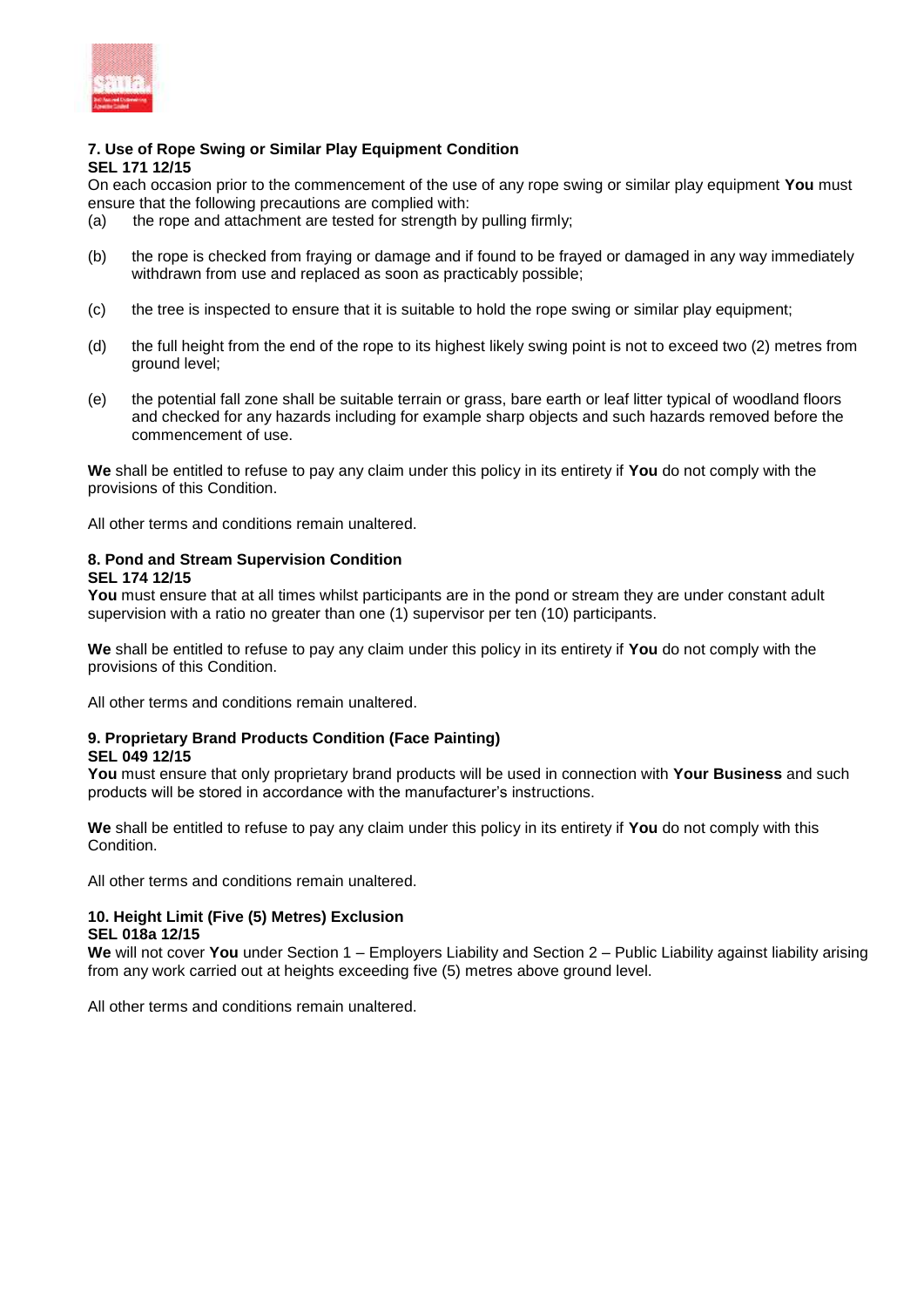

#### 1.11 **Notification of Claims to:**

Charles Taylor General Adjusting Services Limited The Minster Building 21 Mincing Lane London EC3R 7AG

Tel: 020 7336 8500 Email: XLcatlinclaims@ctplc.com

**Signed:**

anod

**Rob Garrett Self Assured Underwriting Agencies Limited on behalf of XL Catlin Insurance Company UK Limited**

**Dated: 21 September 2021**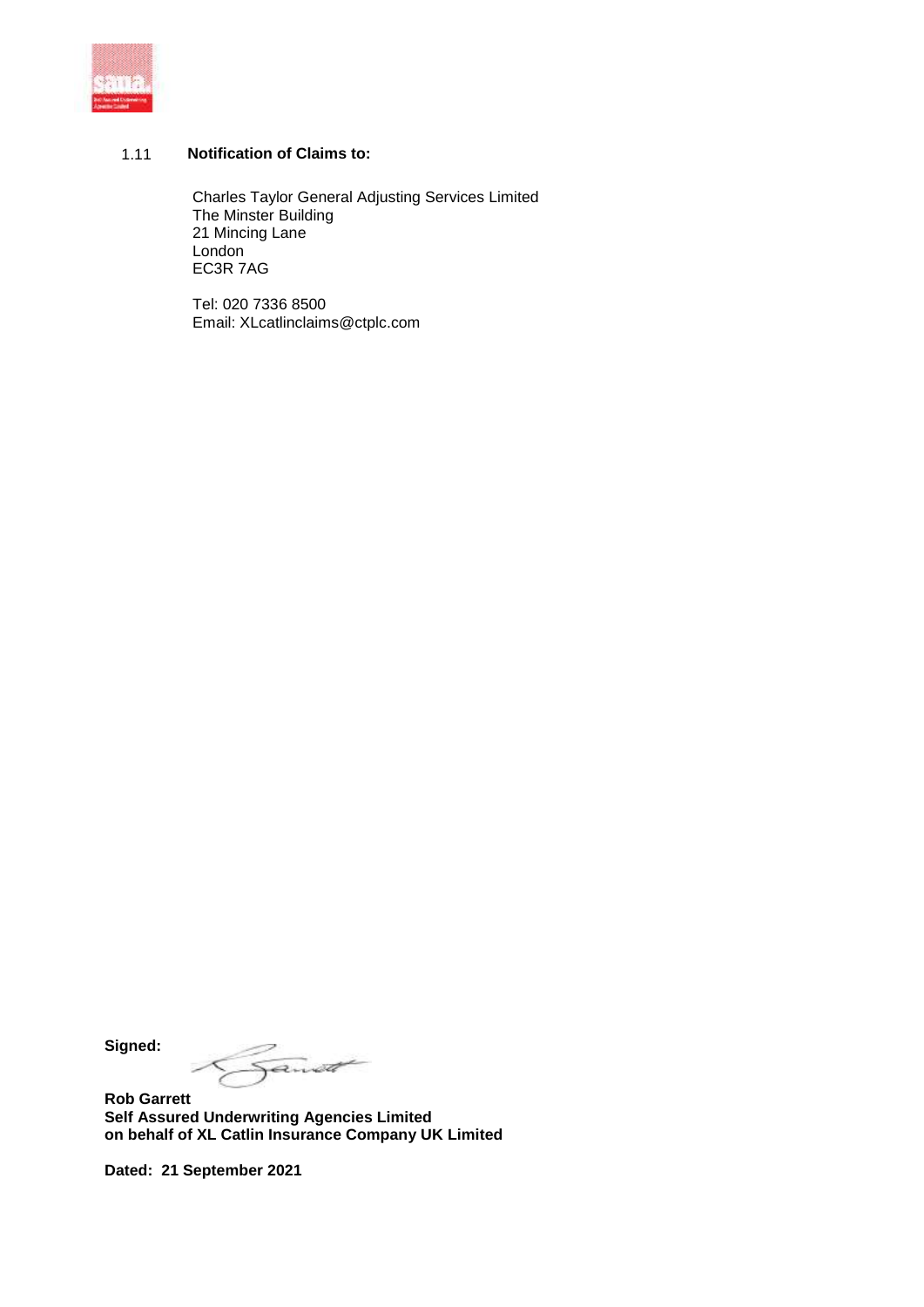

## **Liability Statement of Fact**

### **Self Assured Underwriting Agencies Limited**

### **Important Notice**

Please read the following information carefully as it is a record of the information given by you and/or your behalf.

This information has been used to decide the premium to charge you and the terms on which to provide cover to you.

If the information is correct, to the best of your knowledge and belief, you need take no further action.

However, if any of the following details appear to be incomplete or incorrect, please contact us as soon as practicably possible. You will be advised of any changes to your policy, or to the premium payable and will be issued with a replacement Statement of Facts.

Providing the information, contained in this document is accurate and correct, you should retain this document and keep it in a safe place.

| <b>Policy Number:</b>                                    |    |                                       | SALSALIA/J217774/0332/21                                                                                                                                                                                                                                                                                                                                                                                                                                                                                                                                             |  |
|----------------------------------------------------------|----|---------------------------------------|----------------------------------------------------------------------------------------------------------------------------------------------------------------------------------------------------------------------------------------------------------------------------------------------------------------------------------------------------------------------------------------------------------------------------------------------------------------------------------------------------------------------------------------------------------------------|--|
| <b>Name of Proposed Insured:</b>                         |    |                                       | Urban Outdoors Adventures in Nature Ltd                                                                                                                                                                                                                                                                                                                                                                                                                                                                                                                              |  |
| <b>Correspondence Address of Proposed Insured:</b>       |    |                                       | 60d Bartholemew Road, London, NW5 2AJ                                                                                                                                                                                                                                                                                                                                                                                                                                                                                                                                |  |
| <b>Trade or Business:</b>                                |    |                                       | Forest school practitioner providing activities for<br>children & adults of all ages. General forest school<br>work including shelter building, use of hand tools<br>(including knives), tree climbing to five (5) metres,<br>use of swings rope swings and play equipment,<br>occasional lopping/coppicing, felling (diameters less<br>than 6"), foraging, low level charcoal making<br>(twigs/tins/cans), green woodworking, gardening<br>sessions including tuition, pond/stream dipping, face<br>painting, birthday parties, camp fires, overnight<br>camps etc. |  |
| The Proposed Insured is a:<br><b>Cover and limits of</b> |    |                                       | <b>Limited Company</b>                                                                                                                                                                                                                                                                                                                                                                                                                                                                                                                                               |  |
| liability:                                               | a) | <b>Employers Liability:</b>           | GBP 10,000,000                                                                                                                                                                                                                                                                                                                                                                                                                                                                                                                                                       |  |
|                                                          | b) | <b>Public/Products</b><br>Liability:  | GBP 5,000,000                                                                                                                                                                                                                                                                                                                                                                                                                                                                                                                                                        |  |
| The Annual Wageroll is:                                  | a) | Clerical:                             | <b>GBP</b>                                                                                                                                                                                                                                                                                                                                                                                                                                                                                                                                                           |  |
|                                                          | b) | <b>All Other</b><br><b>Employees:</b> | GBP 50,000                                                                                                                                                                                                                                                                                                                                                                                                                                                                                                                                                           |  |
| The Annual Turnover is:                                  |    |                                       | GBP 90,000 UK                                                                                                                                                                                                                                                                                                                                                                                                                                                                                                                                                        |  |
| <b>BFSC Payments is:</b>                                 |    |                                       | <b>GBP</b>                                                                                                                                                                                                                                                                                                                                                                                                                                                                                                                                                           |  |